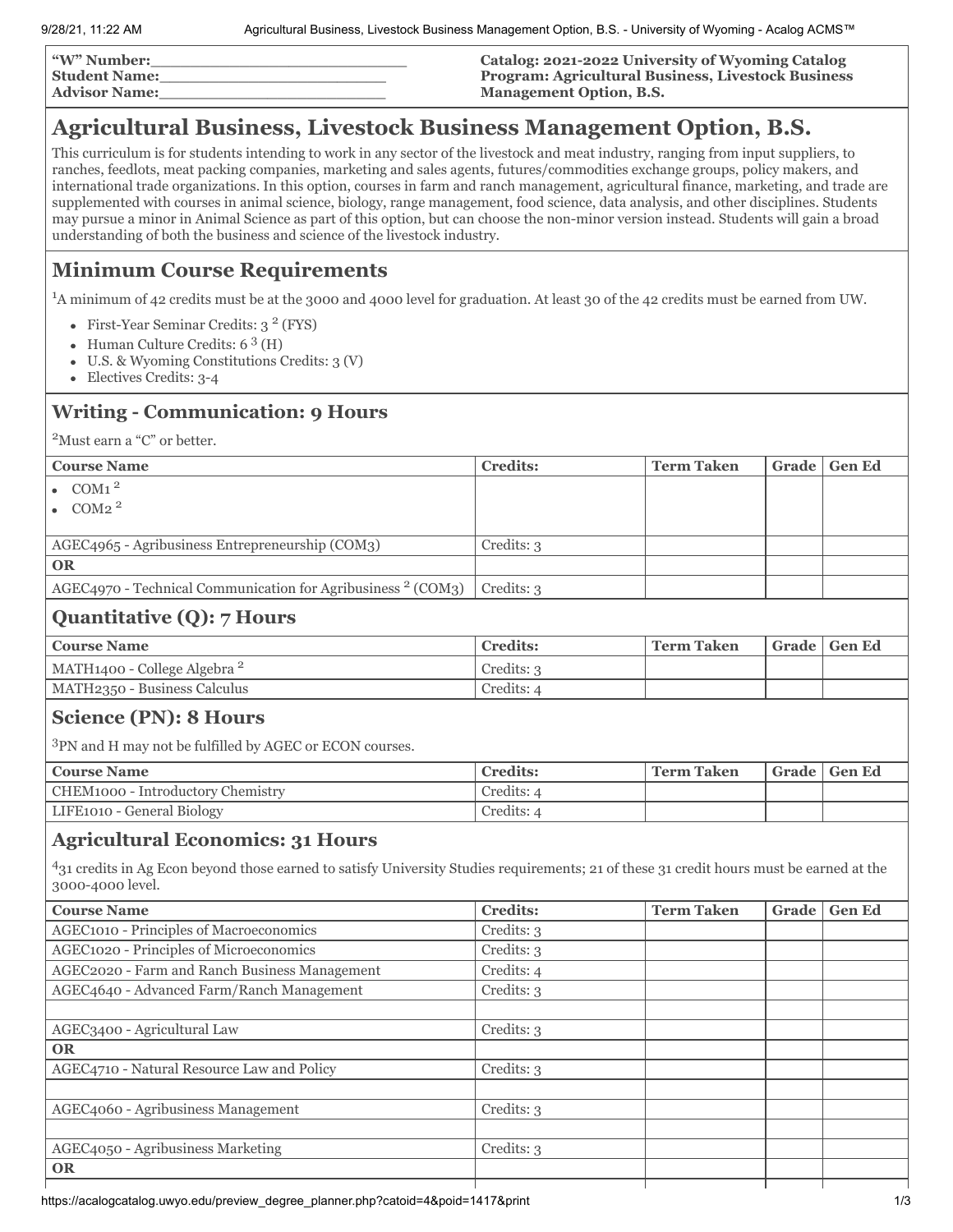| MKT3210 - Introduction to Marketing                                                                                                                                                                                               | Credits: 3      |                   |       |               |
|-----------------------------------------------------------------------------------------------------------------------------------------------------------------------------------------------------------------------------------|-----------------|-------------------|-------|---------------|
| AGEC4830 - Agricultural Commodities and Futures Markets                                                                                                                                                                           | Credits: 3      |                   |       |               |
| <b>OR</b>                                                                                                                                                                                                                         |                 |                   |       |               |
| AGEC4840 - Agricultural Market Analysis <sup>5</sup>                                                                                                                                                                              | Credits: 3      |                   |       |               |
| AGEC4880 - International Agricultural Trade, Markets and Policy                                                                                                                                                                   | Credits: 3      |                   |       |               |
| <b>OR</b>                                                                                                                                                                                                                         |                 |                   |       |               |
| AGEC4280 - International Food and Farm Cultures                                                                                                                                                                                   | Credits: 3      |                   |       |               |
| <b>OR</b>                                                                                                                                                                                                                         |                 |                   |       |               |
| ECON4720 - International Trade                                                                                                                                                                                                    | Credits: 3      |                   |       |               |
| AGEC4500 - Agricultural Finance                                                                                                                                                                                                   | Credits: 3      |                   |       |               |
| <b>Additional Quantitative Skills: 10 Hours</b>                                                                                                                                                                                   |                 |                   |       |               |
| <b>Course Name</b>                                                                                                                                                                                                                | <b>Credits:</b> | <b>Term Taken</b> | Grade | <b>Gen Ed</b> |
| STAT2050 - Fundamentals of Statistics                                                                                                                                                                                             | Credits: 4      |                   |       |               |
| <b>OR</b>                                                                                                                                                                                                                         |                 |                   |       |               |
| STAT2070 - Introductory Statistics for the Social Sciences                                                                                                                                                                        | Credits: 4      |                   |       |               |
| COSC1200 - Computer Information Systems                                                                                                                                                                                           | Credits: 3      |                   |       |               |
| <b>OR</b>                                                                                                                                                                                                                         |                 |                   |       |               |
| IMGT1400 - Introduction to Business Analytics <sup>6</sup>                                                                                                                                                                        | Credits: 3      |                   |       |               |
| <b>OR</b>                                                                                                                                                                                                                         |                 |                   |       |               |
| • AGRI 1010 $^{6}$                                                                                                                                                                                                                |                 |                   |       |               |
| AGEC4230 - Intermediate Econometric Theory                                                                                                                                                                                        | Credits: 3      |                   |       |               |
| <b>OR</b>                                                                                                                                                                                                                         |                 |                   |       |               |
| AGEC4840 - Agricultural Market Analysis                                                                                                                                                                                           | Credits: 3      |                   |       |               |
| <b>OR</b>                                                                                                                                                                                                                         |                 |                   |       |               |
| STAT3050 - Statistical Methods                                                                                                                                                                                                    | Credits: 3      |                   |       |               |
| OR<br>• IMGT1400 - Introduction to Business Analytics Credits: 3<br><b>OR</b>                                                                                                                                                     |                 |                   |       |               |
| IMGT3400 - Database Management Systems                                                                                                                                                                                            | Credits: 3      |                   |       |               |
| <b>OR</b>                                                                                                                                                                                                                         |                 |                   |       |               |
| MATH2355 - Mathematical Applications for Business                                                                                                                                                                                 | Credits: 4      |                   |       |               |
| <b>OR</b>                                                                                                                                                                                                                         |                 |                   |       |               |
| ACCT2010 - Principles of Accounting I                                                                                                                                                                                             | Credits: 3      |                   |       |               |
| <b>OR</b>                                                                                                                                                                                                                         |                 |                   |       |               |
| ACCT2020 - Principles of Accounting II                                                                                                                                                                                            | Credits: 3      |                   |       |               |
| <b>Biology of Livestock: 17 Hours</b>                                                                                                                                                                                             |                 |                   |       |               |
|                                                                                                                                                                                                                                   | <b>Credits:</b> | <b>Term Taken</b> | Grade | <b>Gen Ed</b> |
|                                                                                                                                                                                                                                   |                 |                   |       |               |
|                                                                                                                                                                                                                                   | Credits: 4      |                   |       |               |
|                                                                                                                                                                                                                                   | Credits: 3      |                   |       |               |
|                                                                                                                                                                                                                                   | Credits: 3      |                   |       |               |
|                                                                                                                                                                                                                                   | Credits: 3      |                   |       |               |
| <b>Course Name</b><br>LIFE3050 - Genetics<br>FDSC2040 - Principles of Meat Animal Evaluation<br>FDSC3060 - Principles of Meat Science and Muscle Biology<br>ANSC4540 - Principles of Animal Breeding<br>LIFE2022 - Animal Biology | Credits: 4      |                   |       |               |
|                                                                                                                                                                                                                                   |                 |                   |       |               |
| <b>Additional Biology of Livestock</b><br><b>For Animal Science minor: 19 Hours</b>                                                                                                                                               |                 |                   |       |               |

| <b>Course Name</b>                                                                 | <b>Credits:</b> | <b>Term Taken</b> | Grade   Gen Ed |
|------------------------------------------------------------------------------------|-----------------|-------------------|----------------|
| ANSC2010 - Domestic Animal Metabolism                                              | Credits: 3      |                   |                |
| ANSC3010 - Comparative Anatomy and Physiology of Domestic<br>Animals               | Credits: 4      |                   |                |
| https://acalogcatalog.uwyo.edu/preview_degree_planner.php?catoid=4&poid=1417&print |                 |                   | 2/3            |